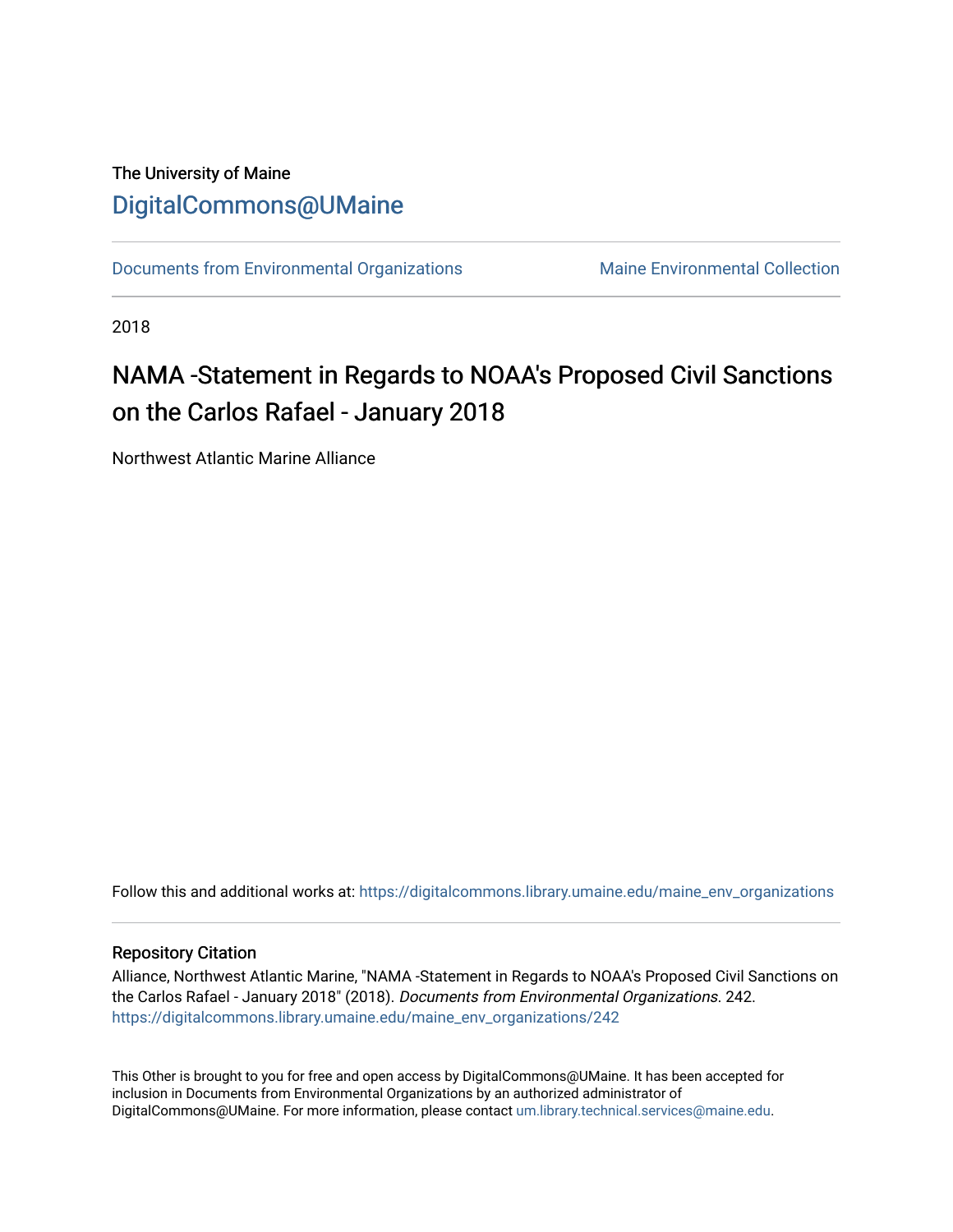#### **BOARD OF TRUSTEES**

Shannon Eldredge Board President *Commercial Fisherman Chatham Fisheries Monomoy Trap Company Cape Cod Community Supported Fishery Chatham, MA*

Madeleine Hall-Arber, Ph.D. Board Vice President *MIT Center for Marine Social Sciences Boston, MA*

Jamey Lionette Board Treasurer *Sustainable Seafood Coordinator Red's Best Jamaica Plain, MA*

> Amanda Beal Board Clerk *President & CEO Maine Farmland Trust Warren, ME*

Paul Bogart *Executive Director Health Care Without Harm Marlboro, VT*

Niaz Dorry *NAMA Coordinating Director Gloucester, MA*

> Renée Flesch *Managing Partner TFG Gloucester, MA*

Louis Frattarelli *Commercial Fisherman F/V Seasurfer Bristol, RI*

Jason Jarvis *Commercial Fisherman Westerly, RI*

### **STAFF**

Niaz Dorry *Coordinating Director*

Brett Tolley *Community Organizer Policy & Organizing Coordination*

Cynthia Bush *Finance Coordinator & Program Associate*

> *Julianna Fischer Community Organizer Food Justice*

Amy MacKown *Community Organizer Communications & Development*

> Boyce Thorne Miller *Science Advisor*

# **NAMA Statement in Regards to NOAA's Proposed Civil Sanctions on the Carlos Rafael**

January 12, 2018 – Kudos to NOAA for their decision to charge Carlos Rafael, who called himself the "Codfather,"



with fines nearing \$1M, revocation of fishing and dealer permits, and a lifetime ban from all fisheries. This stands to be the largest revocation of fishing rights in US history.

NOAA's announcement is a pleasant surprise for so many fishermen who have consistently expressed concern to us that Rafael may simply get a slap on the wrist. It also validates the hundreds of fishermen and fishing communities, and their allies, who for over a decade have warned decision makers of the ecological, social, economic, and food system consequences of fleet consolidation and the privatization of fishing access rights. To all those fishermen who spoke out, in some cases despite threat and risk of safety, NOAA's announcement is welcome news.

NOAA's civil penalties are in addition to the ones imposed on Rafael in his criminal case. A federal district court sentenced Rafael to a 4-year prison sentence - which he began serving in November - followed by probation, fines, and seizure of permits after he pled guilty to 28 accounts of fraud, misreporting, and cheating. In the anticipated civil case, NOAA is seeking the revocation of a majority of Mr. Rafael's fisheries permits including seafood dealer permits, as well as other penalties. We had hoped NOAA would take such bold steps.

## **What Next**

This first step by NOAA is an important one, but they must stay the course during this next phase. There will likely be settlement conversations and calls for leniency. We realize Mr. Rafael's footprint within the New Bedford community is a significant one. Removal of his assets will likely have an enormous impact on New Bedford. We also know through our regionwide and national work that Mr. Rafael's actions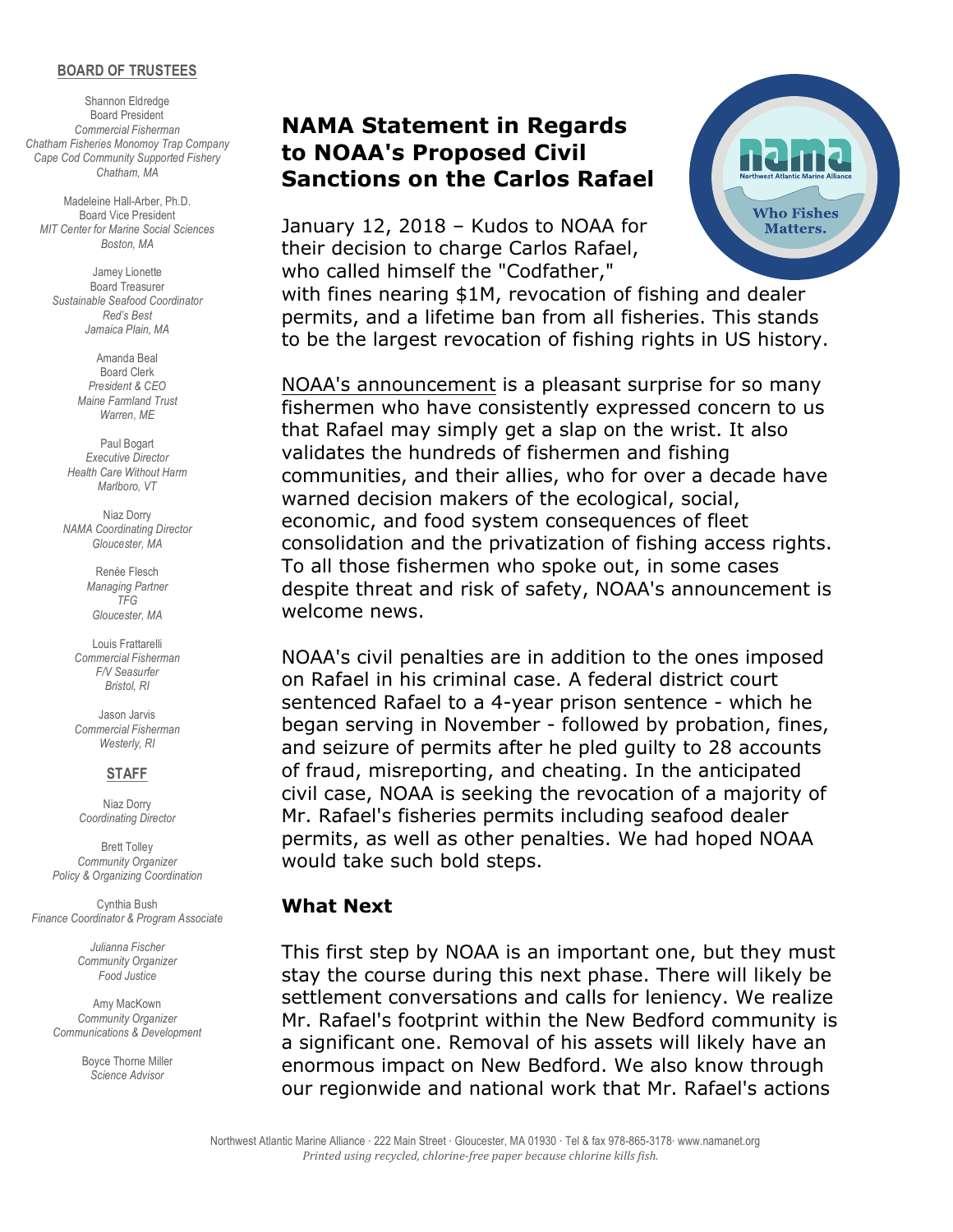and Catch Share policies have had significant impact on fishing communities up and down New England's coast, and even beyond.

Second, to do right by the fishermen and the communities most impacted, NOAA must stick to their current decision and in the process prevent any future Codfathers. This means re-allocating the seized fishing quotas on a New England-wide basis with an eye toward fleet diversity and rejuvenation of coastal communities and their infrastructure. While redistributing the quota, NOAA should exclude any entities that currently have an excessive share (more than 2%) as well as prevent any entity to own more than 2% moving forward. Small and medium scale fishermen, and others most impacted by Mr. Rafael's crimes, should get a right of first refusal.

## **New Bedford's Future**

Many current fishing businesses - especially in the New Bedford area - have built dependency on the fisheries infrastructure created by Rafael's criminal activity. In many cases because they had no other option. Fishermen from other regions warned decision makers that policies designed to consolidate the fleet into the hands of a few powerful players would result in some fishing ports becoming "too big to fail." New Bedford is falling victim to bad fisheries policies as much as it is to the criminal acts of Mr. Rafael.

It's critical that NOAA avoid any quota redistribution that further entrenches this fleet consolidation trend to prevent such impact on fishing communities and their infrastructure in the future. For New Bedford, this moment presents an opportunity to engage in a community dialogue about the future of the fishing community there. We offer our support in any way the City believes we can be of help as things unfold.

## **Time for a Regional Vision Quest**

When the New England Fisheries Management Council (NEFMC) was considering a change to groundfish management, many alternatives were offered by various coalitions in the region. The alternative picked was Catch Shares despite warnings from fishermen and community groups across the region and beyond. We called for a regional vision and not political pressure to decide which policy gets adopted, but our call fell on deaf ears. We embarked on a visioning process engaging fishermen throughout the region to make it easier for the NEFMC, but again the results were ignored.

This moment offers yet another opportunity to stop and engage in a regional vision process. NOAA should engage the NEFMC in developing such a process as soon as possible.